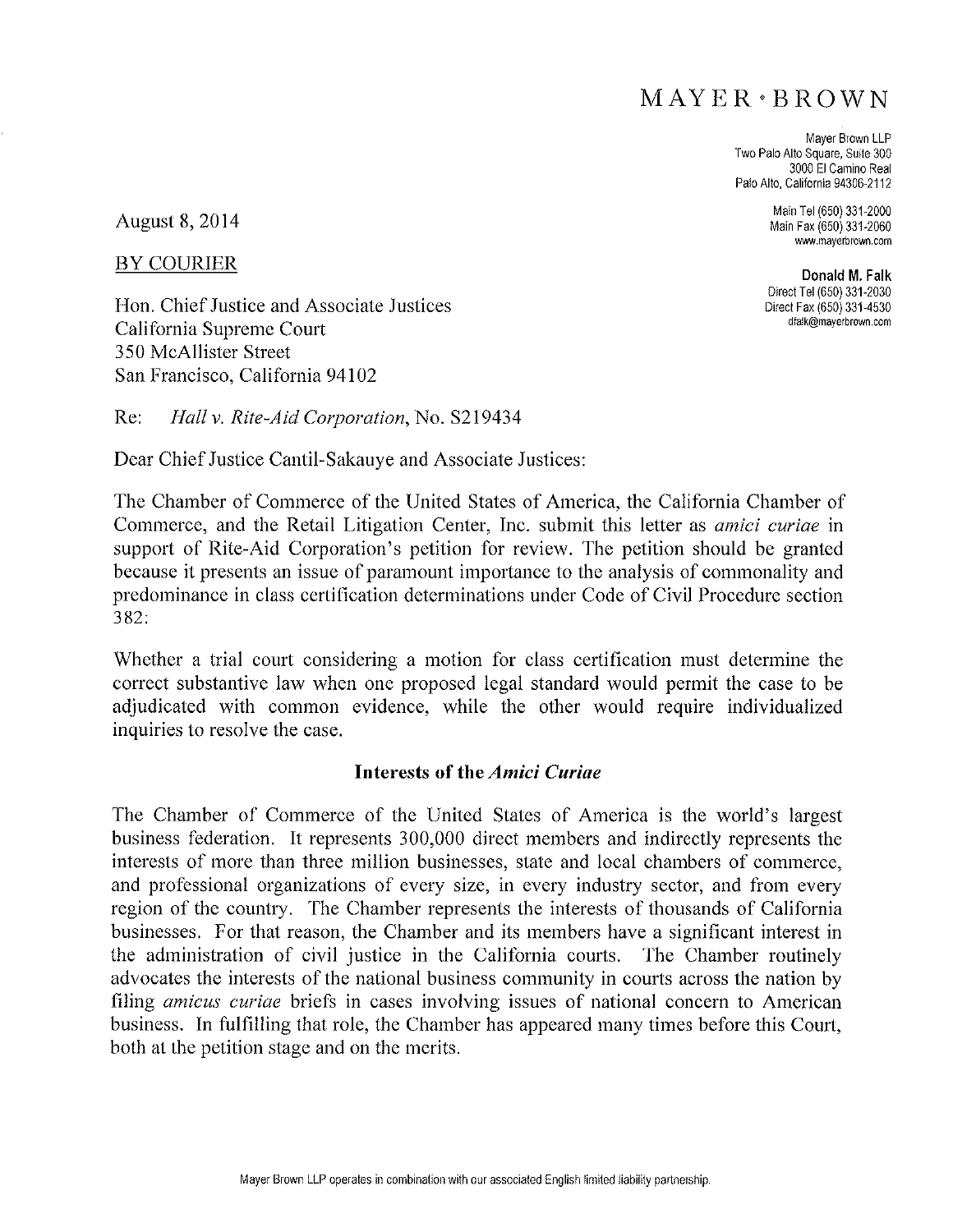Hon. Chief Justice and Associatc Justices August 8.2014 Page 2

The California Chamber of Commerce ("CalChamber") is a voluntary, non-profit, California-wide business association with more than 13,000 members, both individual and corporate, who represent virtually every economic interest in the state. For more than a century, CalChamber has been the voice of California business. While CalChamber represents several of the largest corporations in California, seventy-five percent of its members have 100 or fewer employees. CalChamber acts on behalf of the business comrnunity to improve the state's economic and iobs clirnate by representing businesses on a broad range of legislative, regulatory, and legal issues. CalChamber often advocates before the courts by filing *amicus curiae* briefs in cases involving issues of paramount concern to the business community. The issue presented here is one such câsc.

The Retail Litigation Center, Inc. ("RLC") is a public policy organization that identifies and engages in legal proceedings which affect the retail industry. The RLC's members include many of the country's largest and most innovative retailers. The member entities whose interests the RLC represents employ millions of people throughout the United States, provide goods and services to tens of millions more, and account for tens of billions of dollars in annual sales. The RLC seeks to provide courts with retail-industry perspectives on important legal issues, and to highlight the potential industry-wide consequences of significant pending cases.

The *amici* and their members have a strong interest in further review because the decision below threatens to distort the class certification process by allowing class certification to proceed even when, under the correct legal standard, resolution of the certifred claims would require predominantly individualized inquiries. Under the holding of the Court of Appeal, a class proponent can overcome the predominantly individualized nature of the inquiry necessary to resolve class members' claims under the correct legal standard by the sirnple expedient of raising a question about the nature of that standard and declaring that legal dispute to be a "common" issue. If the decision below remains available as precedent to be followed by Calilornia trial courts, the rule it articulates would lead to the prolonged class treatment of disputes that as a rnatter of law are unsuited to the class device, imposing unwarranted litigation costs on many members of the amici.

## Reasons Why Review Should Be Granted

The class action device provided by Code of Civil Procedure section 382 allows persons whose claims turn on common issues to resolve their claims *en masse* using common evidence that establishes claim elements pertinent to each class member. Class certification procedures properly delve into the nature of the claims asserted by the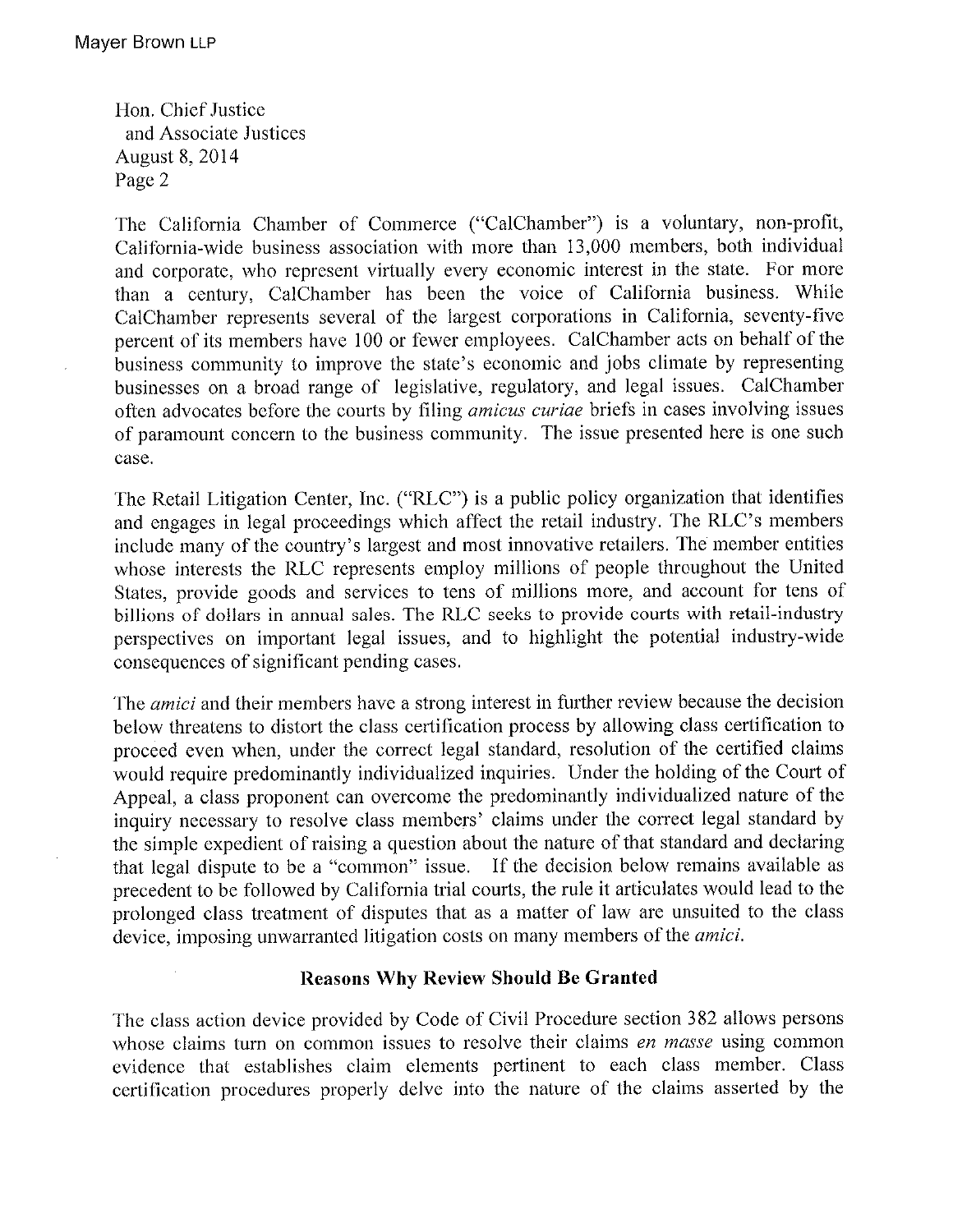FIon. Chief Justice and Associate Justices August B, 2014 Page <sup>3</sup>

putative class—in particular, the extent to which each class member's claims may be decided using evidence applicable to all. As this Court has phrased the inquiry, in order to determine whether common issues predominate, a court "must determine whether the elements necessary to establish liability are susceptible to common proof." (Brinker Restaurants Corp. v. Superior Court (2012) 53 Cal.4th 1004, 1024.)

In light of the need to determine "whether the elernents necessary to establish liability are susceptible to common proof," in turn, the Court has recognized the need to resolve "disputed threshold legal ... questions" when "the propriety of certification depends" on them. (Brinker, supra, 53 Cal.4th at pp. 1024, 1025.) That inquiry may overlap with the merits of the claims, but a tightly circumscribed "merits resolution is permitted" in that context if "certification 'depends upon' the disputed issue. (Ayala v. Antelope Valley Newspapers, Inc, (2014) 59 Cal.4th 522,327 P.3d 1ó5, 175 [quoting Brinker.53 Cal.4th at  $p.1025$ ].) In a word, a court considering class certification should not determine who wins, but it may have to determine what legal standard the plaintiff must meet (and must be able to satisfy predominantly with common evidence in order for a class to be certifìed).

In the decision below, the Court of Appeal concluded that commonality and predominance need not be established under the correct substantive legal standards. Rather, so long as the plaintiffs propose a legal standard that would dispense with individualized inquiries, the very question whether that legal standard applies would present a common issue supporting class certification. That holding was misguided.

As the petition explains, in this suitable-seating dispute the plaintiffs contended that, under the applicable Wage Order, Rite Aid had a duty to provide a seat to any employee who worked at a check-out counter for any period of time, even if for much of that time the employee would not be able to perform the job while sitting. Rite Aid, in contrast, contended that the duty to provide a seat depended on the employee's duties as a whole, so that the Order would not require providing a seat to an employee working at a checkout counter if the employee worked mostly at tasks where seating was inappropriate, or if particular check-out duties would not allow the employee to sit most of the time. Thus, under plaintiffs' legal theory, any làilure to have a seat at a check-out counter was a violation requiring no further inquiry, while under Rite Aid's theory such a failure would violate an ernployee's rights only under oertain, largely individualized oircumstances.

That appears to be exactly the type of threshold issue that this Court had in mind when it held in Brinker that, when "lcgal issues germane to the certification inquiry bear as well on aspects of the merits, a court may properly evaluate them," and that, "[t]o the extent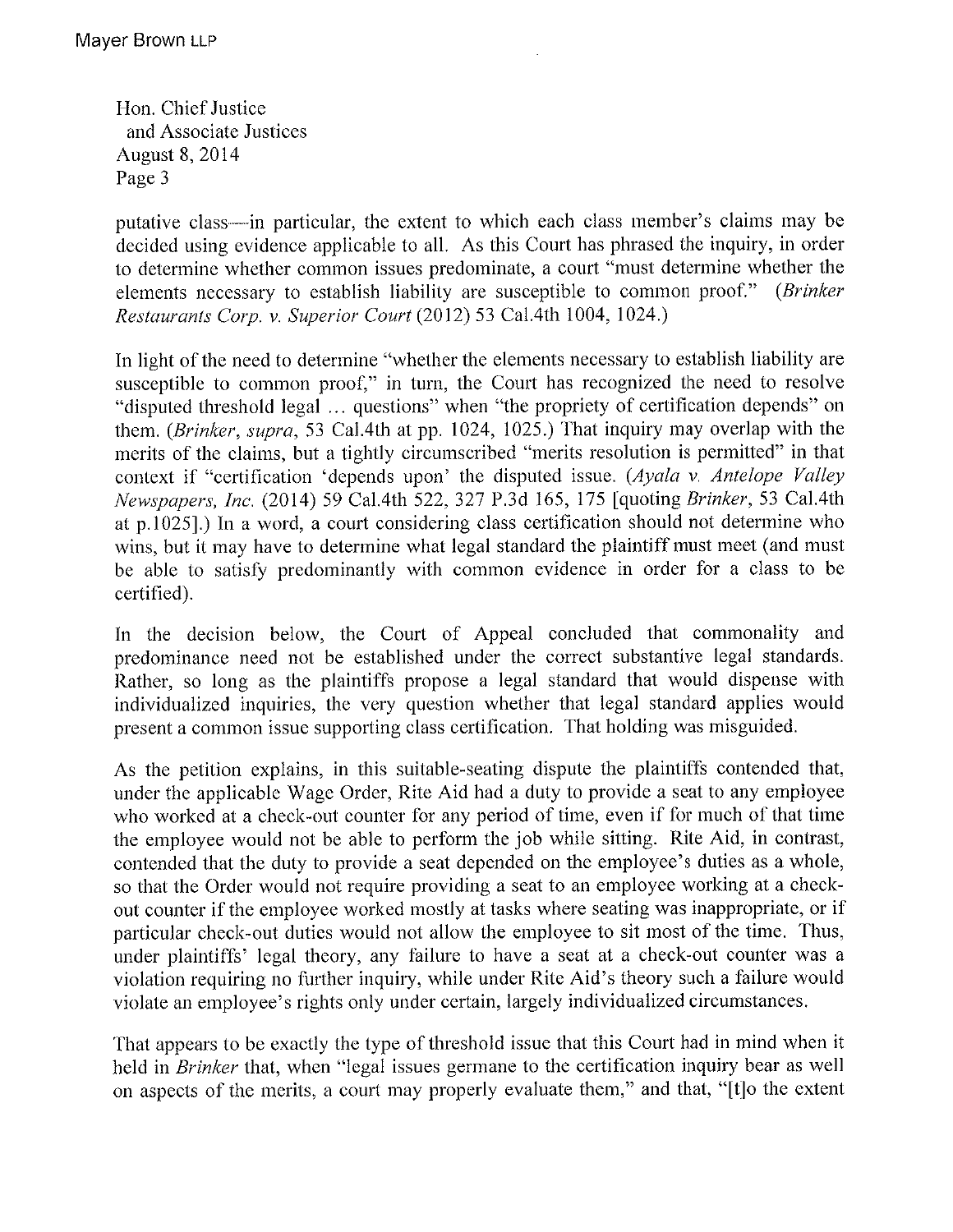Hon. Chief Justice and Associate Justices August 8, 2014 Page 4

the propriety of certification depends on disputed threshold factual or legal questions, a court may, and indeed must, resolve them." (53 Cal.4th at pp. 1023-1024, 1025.) Yet the Court of Appeal in the present case held, to the contrary, that the disputed legal elements of the plaintiffs' claim were themselves common legal issues supporting class certification. According to that court, deciding exactly what the law required the plaintiff to prove in common—that is, deciding which "elements" were "necessary to establish liability" (id. at p. 1024)—amounts to an impermissible predetermination of the merits of the action. (See 226 Cal.App.4th 278, 293-295.)

The decision below reinjects substantial confusion into the standards for class certification. If left in place as precedent, the Court of Appeal decision could have farreaching effects that would fundamentally change the nature of the class certification inquiry under Code of Civil Procedure section 382. The decision below might be construed to permit a plaintiff to obtain class certification simply by advancing a theory of liability that omits inherently individualized elements such as causation and injury, on the ground that the validity of the plainly erroneous legal theory could be determined on a class-wide basis. That would permit certification—and the pressure to settle regardless of the merits that attends certification (see, e.g., Amgen, Inc. v. Connecticut Retirement Plans & Trust Funds (2013) 133 S.Ct. 1184, 1200) in a broad range of inappropriate  $cases<sup>1</sup>$ 

The approach below also raises significant unanswered questions. The opinion suggests that defendants—especially employers whose policies are challenged—should want threshold legal questions to be decided after class certification so that the entire class is bound by the result. (See 226 Cal.App.4th at 293-294.) But if class counsel is wrong about the legal theory, and in fact the legality of the employer's policy depends on individual circumstances, does the entire class lose because the class plaintiff's overbroad theory fails, even though some or even many class members would have valid claims

<sup>&</sup>lt;sup>1</sup> For that reason, although the underlying legal issue as to the meaning of the Wage Order is before the Court in Kilby v. CVS Pharmacy, Inc.,  $S215614$ , the importance of the class certification issue presented here extends beyond that question and far beyond the context of wage-and-hour claims in general. As Rite-Aid points out (Reply p.2), a decision in Kilby would not necessarily resolve the certification issue here even indirectly. And Kilby will not even address the important class-certification issue that warrants review regardless of the specific underlying legal dispute. At a minimum, therefore, the Court should grant review in this case and defer review pending the disposition of Kilby.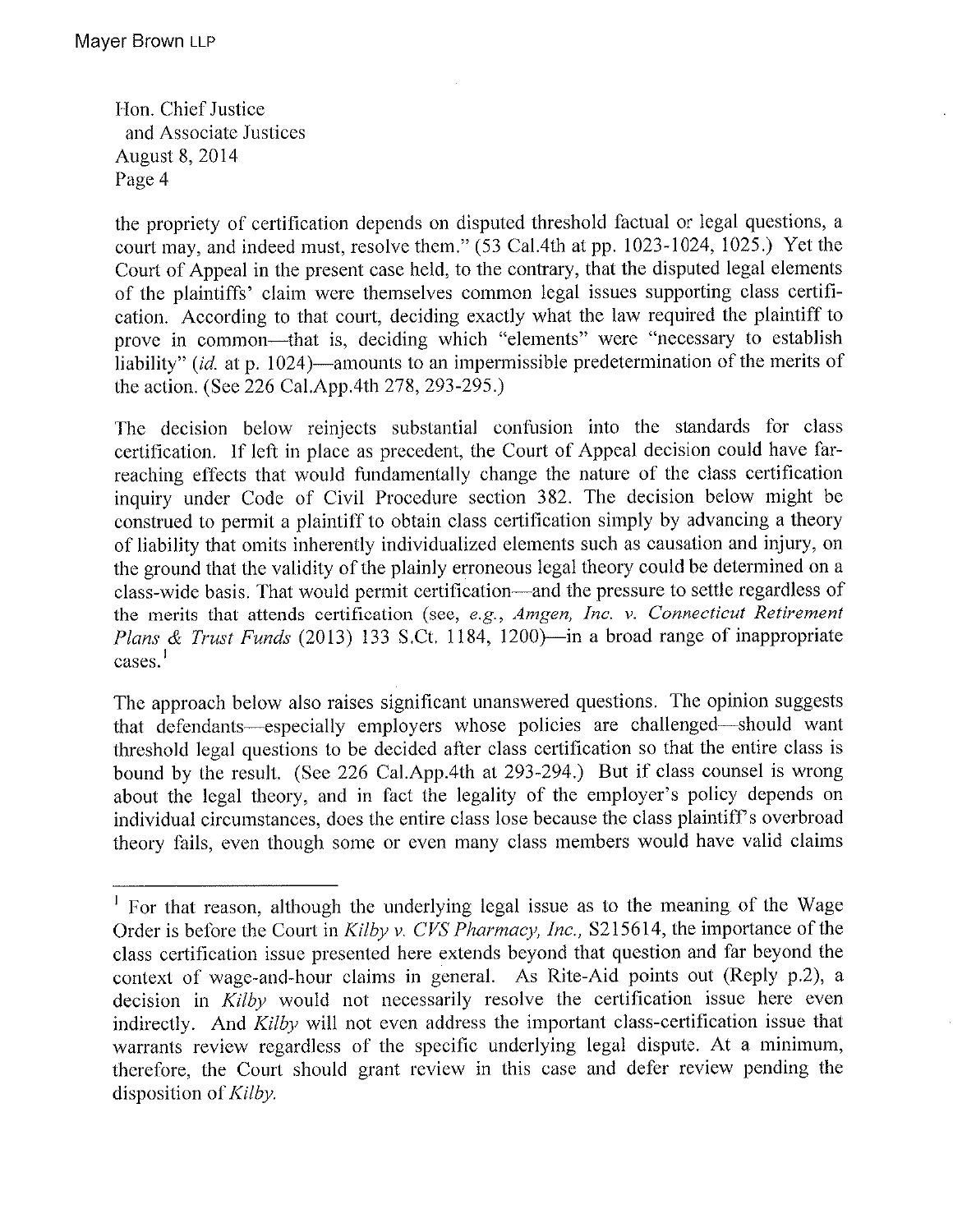Hon. Chief Justice and Associate Justices **August 8, 2014** Page 5

under the correct, more individualized standard? That might create adequacy and due process problems, elevating the interests of the class-action lawyers over those of their clients. If determination of the legal issue on a class basis instead simply results in decertification of the class, allowing new actions under the correct theory, then it makes no sense to defer the decision as to what exactly plaintiffs must prove through common evidence.

The class device is designed to provide a means to determine the claims of many persons simultaneously through the use of common evidence, not to provide a means of bringing extraordinary settlement pressure to bear upon a defendant before the court has even decided what the plaintiff class would have to prove in order to prevail. Because the decision below has the latter effect, it should be reviewed and reversed.

Respectfully submitted,

 $242$ 

Donald M. Falk

Erika Frank **Heather Wallace** California Chamber of Commerce 1215 K Street, Suite 1400 Sacramento, CA 95814  $(916)$  444-6670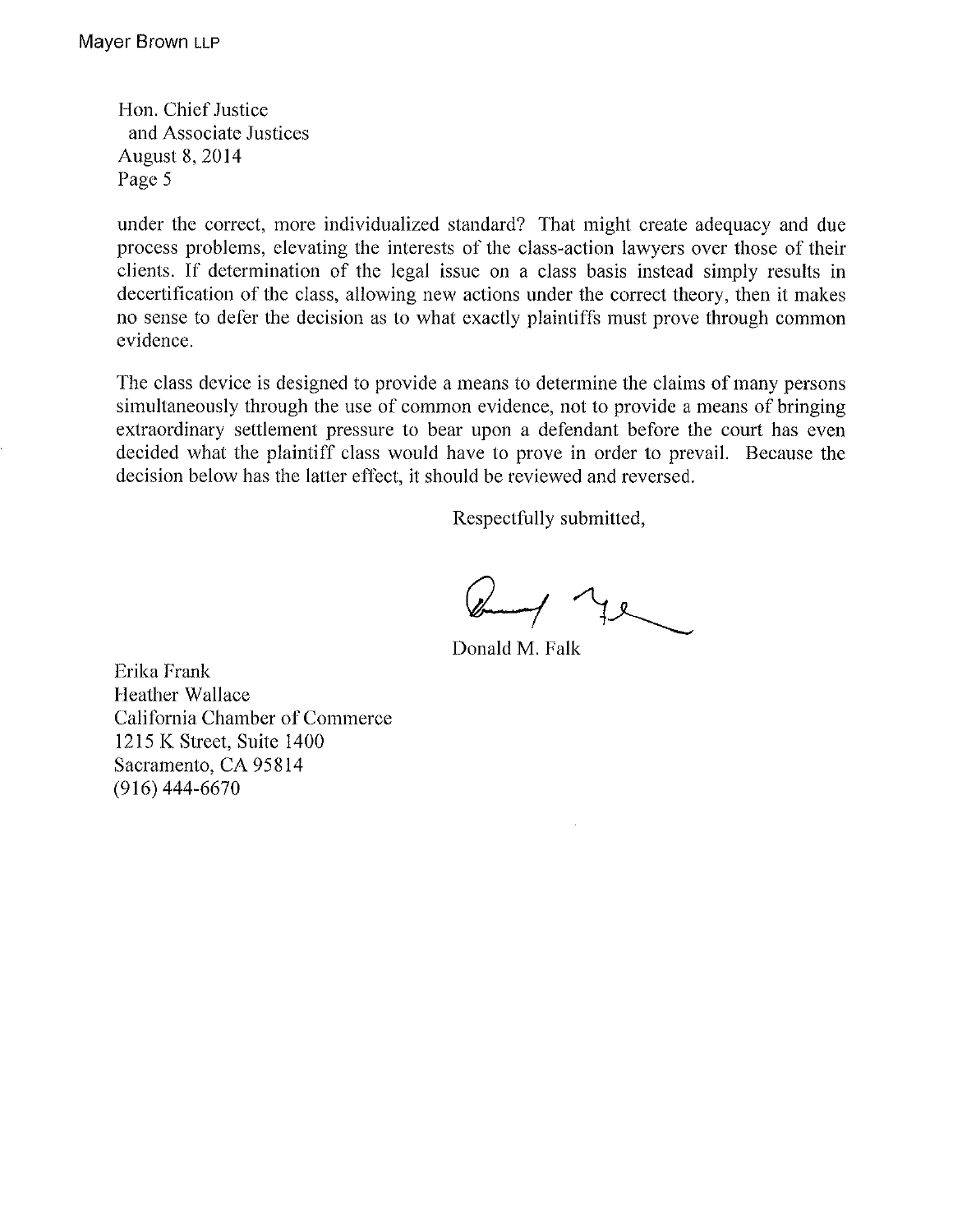I, Kristine Neale, declare as follows:

I am a resident of the State of California and over the age of eighteen

years, and not a party to the within action; my business address is: Two

Palo Alto Square, Suite 300, 3000 El Camino Real, Palo Alto, California

94306-2112. On August 8, 2014, I served the foregoing document(s)

described as:

## **AMICUS LETTER**

|                  | By transmitting via facsimile the document(s) listed<br>above to the fax number(s) set forth below on this date<br>before $5:00$ p.m.                                                                                                            |
|------------------|--------------------------------------------------------------------------------------------------------------------------------------------------------------------------------------------------------------------------------------------------|
|                  | By placing the document(s) listed above in a sealed<br>envelope with postage prepaid, via First Class Mail, in<br>the United States mail at Palo Alto, California<br>addressed as set forth below.                                               |
|                  | By causing the document(s) listed above to be<br>personally served on the person(s) at the address(es)<br>set forth below.                                                                                                                       |
| ⊠                | By placing the document(s) listed above in a sealed<br>overnight service envelope and affixing a pre-paid air<br>bill, and causing the envelope, addressed as set forth<br>below, to be delivered to an overnight service agent<br>for delivery. |
| $\ldots$ D Wable | Lomas E. Clann                                                                                                                                                                                                                                   |

Jeffrey D. Wohl Rishi N. Sharma Regan A. W. Herald Paul Hastings LLP 55 Second Street, 24th Floor San Francisco, CA 94105-3441

Kevin J. McInerney 18124 Wedge Parkway, #530 Reno, NV 89511

James E. Clapp Zachariah P. Dostart James T. Hannik Dostart Clapp & Coveney, LLP 4370 La Jolla Village Drive, Suite 970 San Diego, CA 92122-1253

Matthew Righetti Righetti Law Firm, P.C. 456 Montgomery Street, Suite 1400 San Francisco, CA 94104